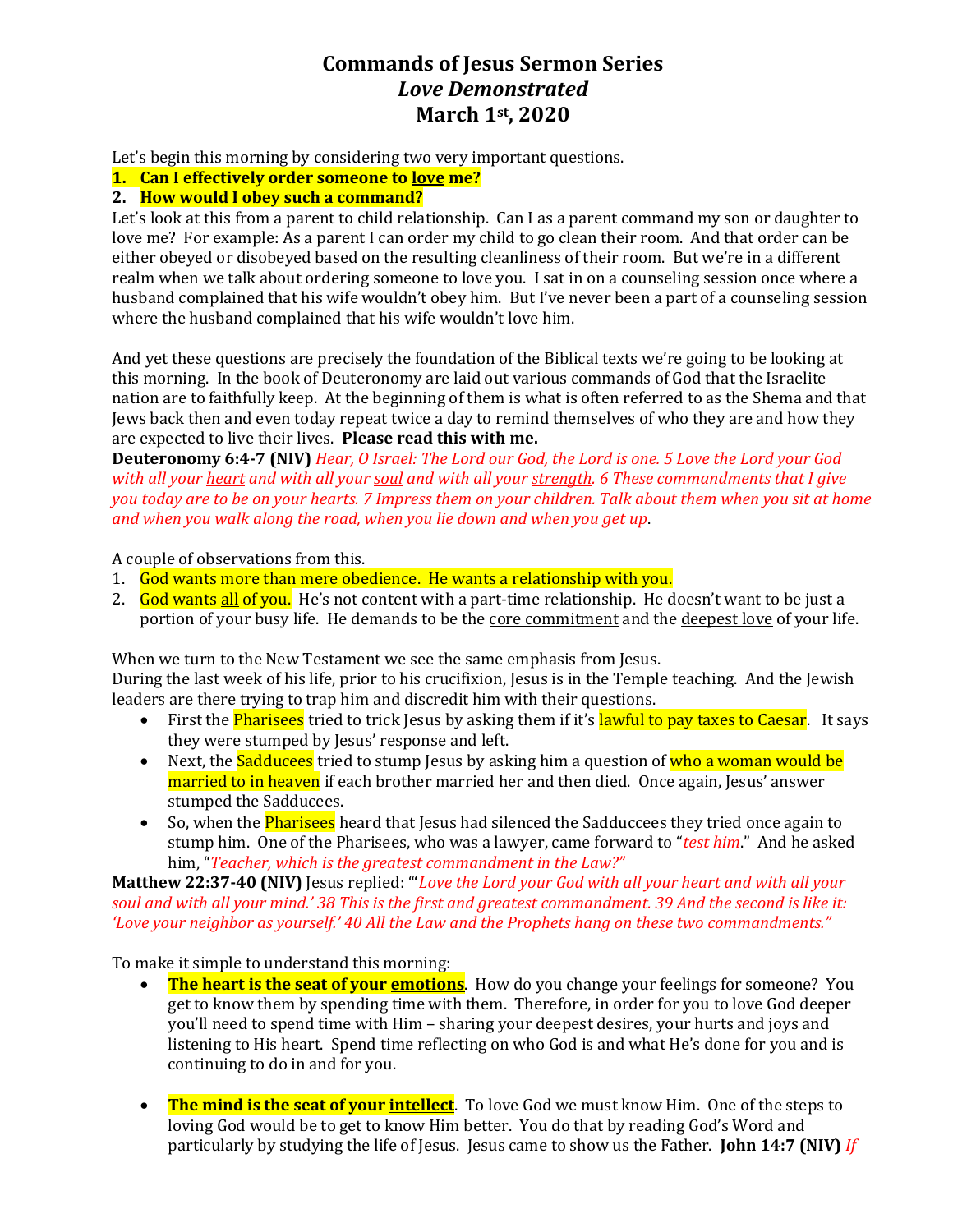*you really know me, you will know my Father as well. From now on, you do know him and have seen him." And a short while later he said "Anyone who has seen me has seen the Father".* (John 14:9)

• The soul is the seat of your will. You determine every single day how you're going to live your life. You choose where to go and what to do and who to spend your time with and thinking about. You choose what to spend your money on and which interests to pursue. God is commanding us to spend our time loving Him.

This is just like anyone else that you love deeply in your life. How do you live your life in love with them? You think about them, you want to spend time with them and you pattern your life around demonstrating your love for them. It's obvious to the people around you that you're in love with them.

The summary would be that God wants all of us. He wants a life-long love relationship with you. You often see this kind of relationship reflected in the writings of the psalms.

**Psalms 73:25 (NIV)** *Whom have I in heaven but you? And earth has nothing I desire besides you.* **Psalms 16:2 (NIV)** *I say to the Lord, "You are my Lord; apart from you I have no good thing."* **Psalms 43:4 (NIV)** *Then I will go to the altar of God, to God, my joy and my delight*

One of the frequent criticisms God had for the Israelites and Jesus had for the Pharisees and the Sadducees was that their deeds were fine but their hearts were far from him.

**Isaiah 29:13 (NIV)** The Lord says: *"These people come near to me with their mouth and honor me with their lips, but their hearts are far from me."*

**Matthew 15:7-8 (NIV)** *You hypocrites! Isaiah was right when he prophesied about you: 8 "'These people honor me with their lips, but their hearts are far from me.*

God is after not merely your obedience. He wants an exclusive relationships of love with His children.

So, the answer to how can you obey the command to love God is by spending time with Him and getting to know about Him, through His Word and reflecting on the life of Jesus and by giving all your energy to making Him great for everyone else to see, in every aspect of your life. But God is also committed to helping you develop this love relationship with Him.

**1 John 4:7-13 (NIV)** *Dear friends, let us love one another, for love comes from God. Everyone who loves has been born of God and knows God. 8 Whoever does not love does not know God, because God is love. 9 This is how God showed his love among us: He sent his one and only Son into the world that we might live through him. 10 This is love: not that we loved God, but that he loved us and sent his Son as an atoning sacrifice for our sins. 11 Dear friends, since God so loved us, we also ought to love one another. 12 No one has ever seen God; but if we love one another, God lives in us and his love is made complete in us. 13 This is how we know that we live in him and he in us: He has given us of his Spirit.*

Your ever deepening love for God is not just produced by your will power. It's also developed and deepened through the work of God in you through His indwelling Spirit. So, part of the answer to "how do you obey the command to love God" is by yielding your life and will completely to the leading and empowering of the indwelling Holy Spirit. But the Holy Spirit won't force you to do this. It's you daily surrendering your will and passions and desires to God's control. It's saying, God I want to give all of me completely to you today.

Both here and in our original passage in Matthew, the natural overflow of our love for God is our love for the people around us.

*Dear friends, let us love one another, for love comes from God* (1 John 4:7a) *And the second is like it: 'Love your neighbor as yourself.*' (Matthew 22:39a)

We are commanded to love the people around us. And of course when asked to define who a "neighbor" is, Jesus proceeded to tell the parable of the Good Samaritan. The hero of the story was the Samaritan man who spent his time and money and risked his own life to take care of the man beaten up and laying on the side of the road. Jesus intentionally pointed out that a "neighbor" is not just the people who are just like us, but those who may be quite different from us. People who may even irritate us and make us uncomfortable. Follow the lead of Jesus who reached out to the rejected by society and showed them the love and the compassion and the glory of God through his words and healing touch.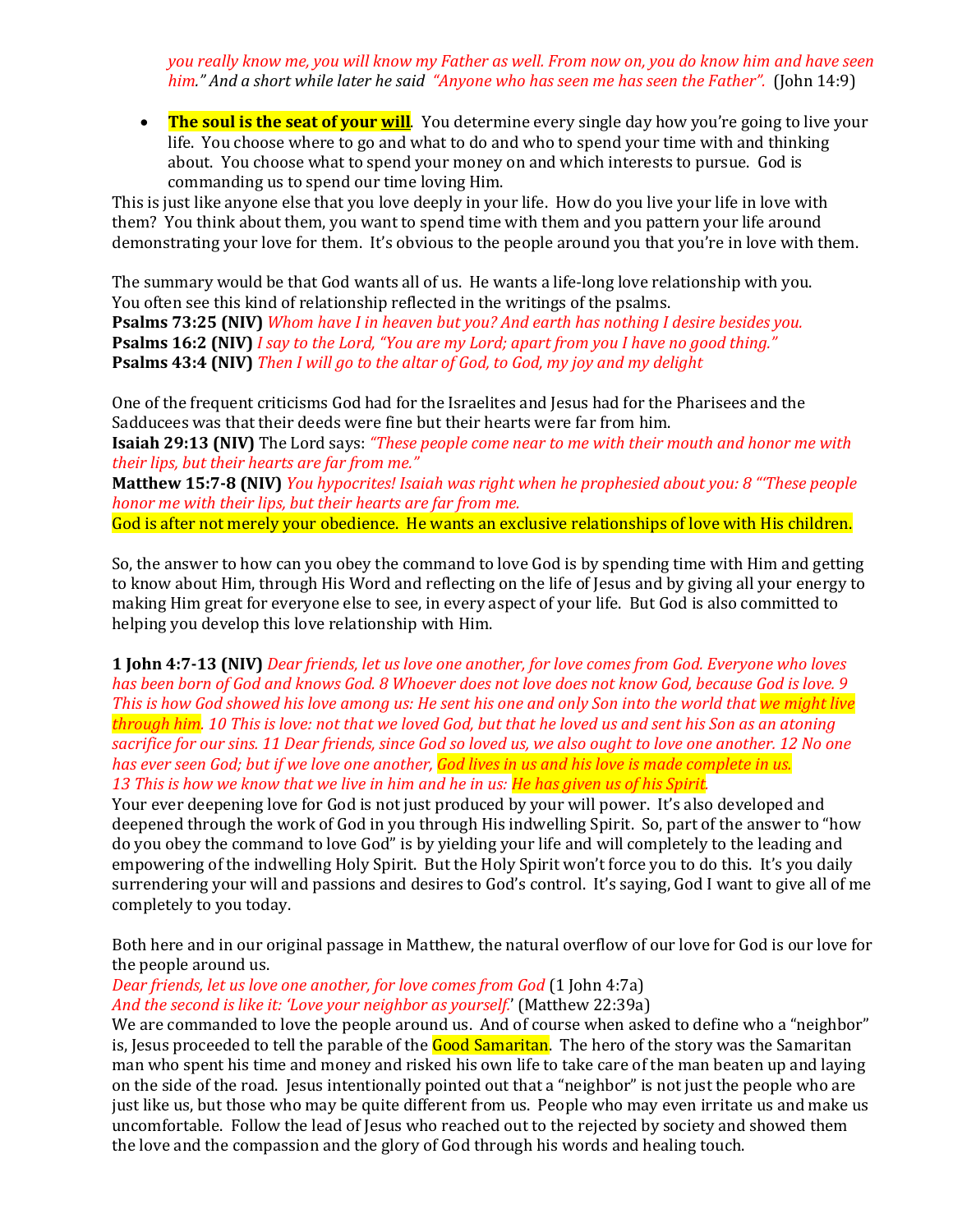When he was in the Upper Room with his disciples, Jesus gave us a standard of love that is quite challenging and yet can be empowering as well. He said to them: *"A new command I give you: Love one another. As I have loved you, so you must love one another. 35 By this everyone will know that you are my disciples, if you love one another."* (John 13:34-35)

What's the extent of our love for one another? "*. As I have loved you.* This took on a whole new significance when he died on the cross for them and you and me.

Notice that Jesus says this is a "*new*" commandment. The word he uses doesn't mean new in time but new in quality. There's never been a quality or depth of love like this prior to this point in time. What makes it new is the standard of love it requires. Love others to the depth that Jesus loved us. That's sacrificial love. And when the world sees this type of love, it sits up and takes notice.

Coming full circle:

- 1. God can effectively command us to love Him because of what He's done for us through Jesus and because He's committed to helping us fall deeper in love with Him through His indwelling Spirit.
- 2. We can obey this command by submitting all of us to His control, by getting to know Him better, and by allowing the Holy Spirit to fill us up to overflowing so that God's love spills over to all of our relationships.

Next week we're going to be looking at Jesus' challenging command to "Love our Enemies" and discovering what that means and how it's even possible.